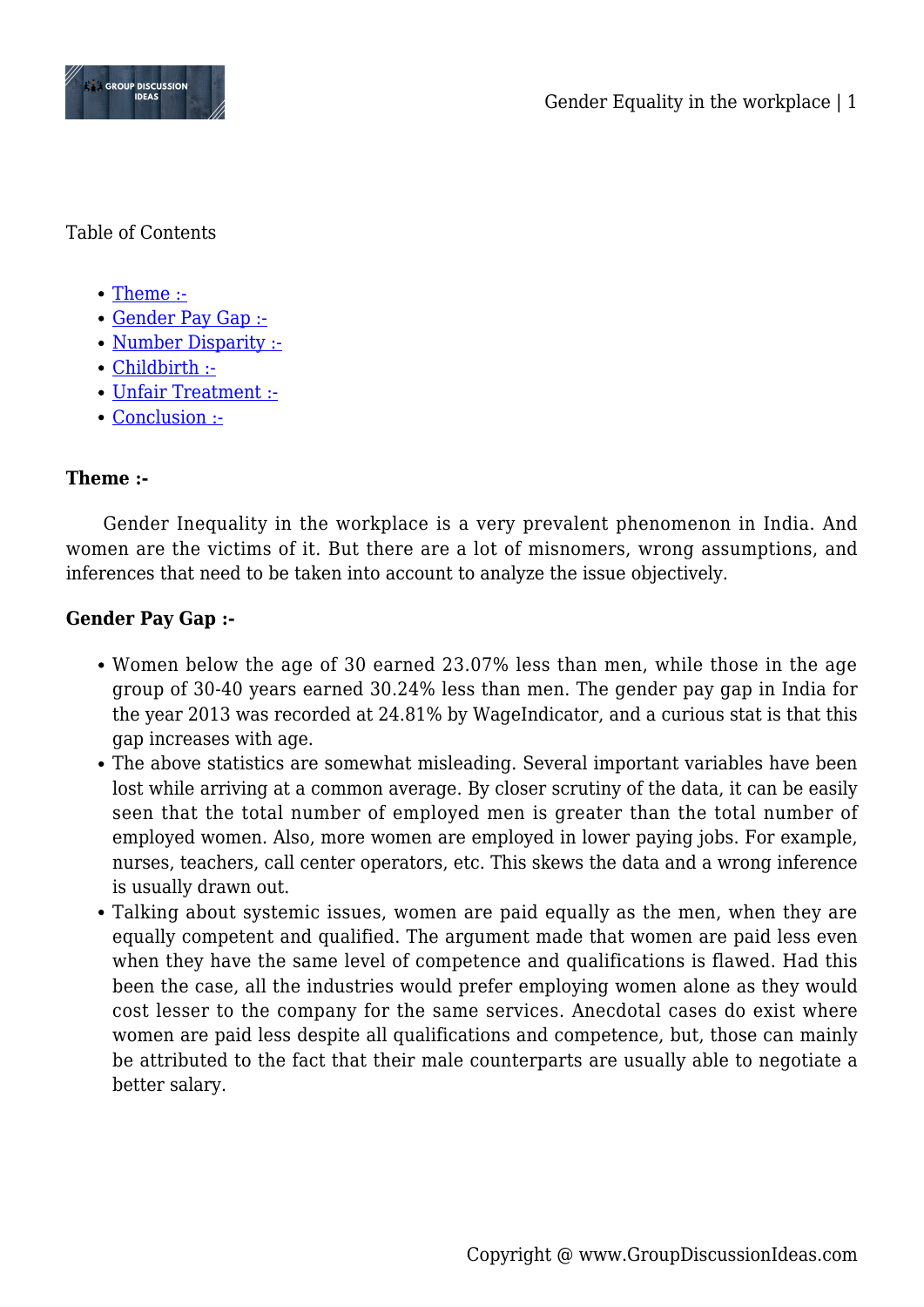

## **Number Disparity :-**

- Talking systemically, there are no barriers to the entry of women in any field at present. No company, organization or employer can disqualify a candidate solely because of the candidate's gender. Any such act would be punishable by law. Only Defence forces did not allow women to be a part of them, but now, even they are increasingly recruiting women.
- The number disparity can clearly be attributed to culture and social constructs. India, still being mostly a conservative nation, there are certain unjustified restrictions on the choices women make. Certain occupations are seen to be unfit for women by society. Such unjustified beliefs need to be abolished.
- The inequality in terms of numbers usually raises the argument that all professions should have a 1:1 ratio of the sexes in terms of numbers. This gives rise to the question of Equality of Opportunity Vs. Equality of Outcome. Equality of opportunity demands that women should be given equal opportunities alongside men, which is a very fair argument. But, what Equality of Outcome demands is that the outcome of the equality offered to women should also be the same i.e, women should be equal to men in numbers in all professions. But, that can never be true. Even if social constructs were lifted, systemic hurdles eliminated and opportunities made equally available women still would make different choices than men.
- Biologically, women are more inclined towards people-centric jobs like nursing, teaching, etc. whereas men are more inclined to things-centric(dealing with physical objects) jobs like construction, demolition, mechanics, etc. When equality of opportunity exists, the above-mentioned factors will still lead to disparity in the outcomes. This can be best explained by the example of Scandinavian countries where Gender Equality is almost ideal. There are no cultural barriers, yet the number disparity problem exists.

### **Childbirth :-**

Usually, childbirth is one of the key factors influencing a women's career. Maternity leaves and lesser productivity at the workplace are some of the repercussions of childbirth. But, this also points to a need for change in the culture. Childcare should be shared by the mother and father alike. The role of a caregiver should be shared by both the parents. Some companies are now providing childcare leaves to both parents so that the onus of childcare is shared by the two.